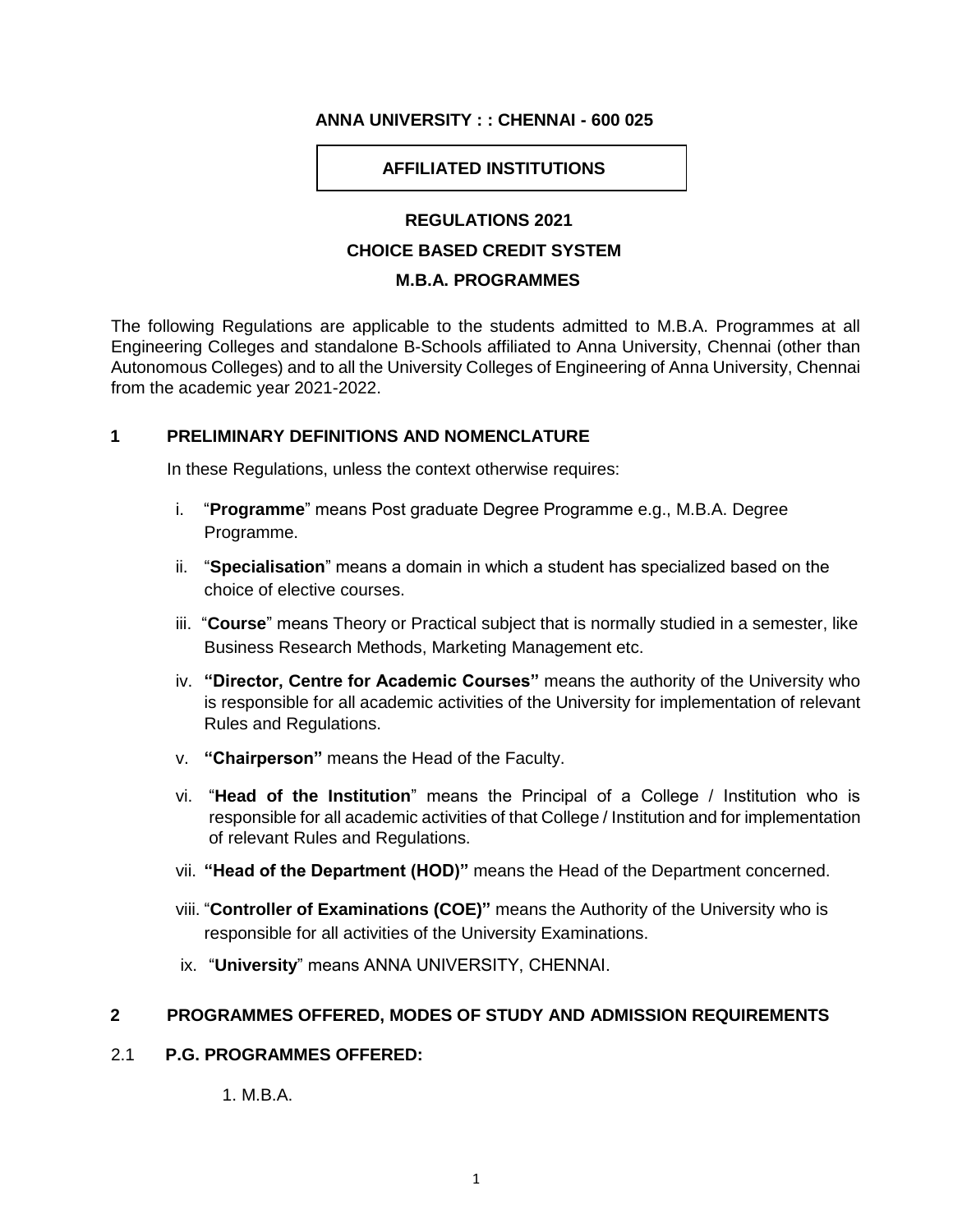## **2.2 MODES OF STUDY:**

#### 2.2.1 **Full-Time Mode:**

Candidates admitted under 'Full-Time' should be available in the College / Institution during the entire duration of working hours (From Morning to Evening on Full-Time basis) for the curricular, co-curricular and extra-curricular activities assigned to them.

The Full-Time candidates should not enrol in (or) attend any other Full-Time/Parttime/Distance education programme(s) that may lead to the award of a degree or diploma during the period of the PG programme nor take up any Full-Time / Part-Time job(s) in any Institution or Company during the period of this Full-Time PG programme. Violation of the above rules will result in cancellation of admission to this PG programme. However, taking up of job is permitted with authorised break of study as explained in Clause 19.7.

#### 2.2.2 **Part-Time Mode:**

In this mode of study, the students are required to attend classes conducted in the evenings and complete the programme normally in three years.

2.2.3 Conversion from one mode of study to the other is not permitted.

## **2.3 ADMISSION REQUIREMENTS:**

- 2.3.1 Candidates for admission to the first semester of the Post-Graduate Degree Programme shall be required to have passed an appropriate Under-Graduate Degree **Examination of Anna University** or equivalent as specified under qualification for admission as per the Tamil Nadu single window counselling process. The Govt of Tamil Nadu releases the updated eligibility criteria for the admission. Admission shall be offered only to candidates who possess the qualification prescribed and the eligibility criteria for the programme.
- 2.3.2 However, the University may decide to restrict admission in any particular year to candidates having a subset of qualifications prescribed at the time of admission.
- 2.3.3 Notwithstanding the qualifying examination the candidate might have passed, he/she shall have a minimum level of proficiency in the appropriate programme / courses as prescribed by the University from time to time.
- 2.3.4 Eligibility conditions for admission such as the class obtained, the number of attempts in qualifying examination and physical fitness will be as prescribed by the University from time to time.
- 2.3.5 All Part-Time candidates should satisfy other conditions regarding Experience, Sponsorship etc. that may be prescribed by the University from time to time.

## **3 STRUCTURE OF THE PROGRAMMES**

## 3.1 **Categorization of Courses**

Every Post Graduate Degree Programme will have a curriculum with syllabi consisting of theory and practical courses that shall be categorized as follows:

i. **Foundation Courses (FC)** may include Mathematics or other basic courses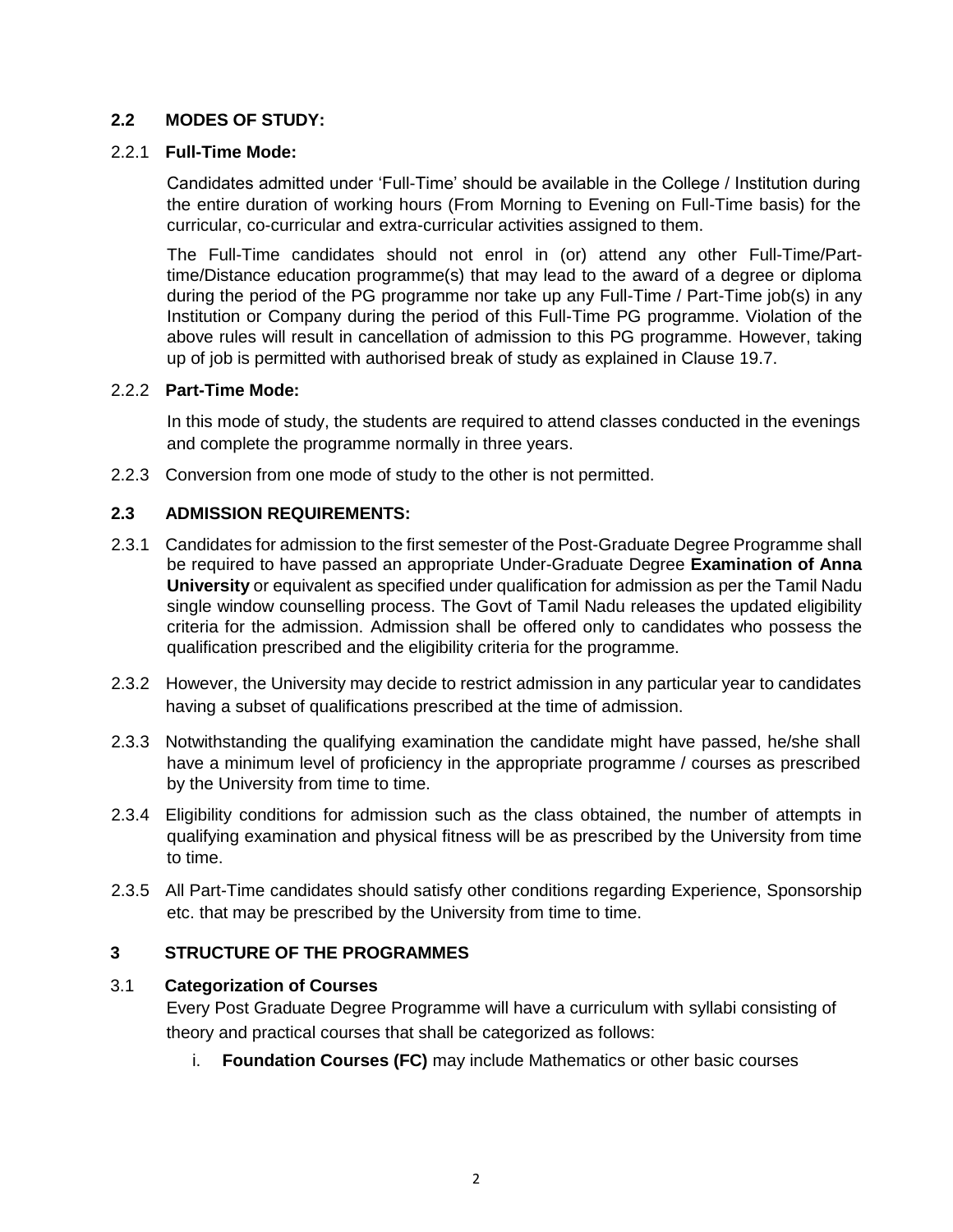- ii. **Professional Core Courses (PCC)** include the core courses relevant to the chosen specialization/branch.
- iii. **Professional Elective Courses (PEC)** include the elective courses relevant to the chosen specialization.
- iv. **Non-Functional Elective Courses (NEC)** include elective courses outside of the area of specialization
- v. **Employability Enhancement Courses (EEC)** include Project Work and/or Internship, Seminar, Professional Practices, Summer Project, Case Study and Industrial / Practical Training.

## 3.2 **Courses per Semester**

Curriculum of a semester shall normally have a blend of lecture courses and practical courses including Employability Enhancement Courses. Each course shall have credits assigned as per clause 3.3.

## 3.3 **Credit Assignment**

Each course is assigned certain number of credits based on the following:

| Contact period per week                                         | <b>CREDITS</b> |
|-----------------------------------------------------------------|----------------|
| 1 Lecture Period                                                |                |
| 1 Tutorial Period                                               |                |
| 1 Practical Period (Laboratory /<br>Seminar / Project Work etc) | 0.5            |

# **3.4 Project Work**

The Project work is an important component of Post-Graduate programmes. The Project Work has to be undertaken in the final semester.

- 3.4.1 The Project work for M.B.A shall be pursued for a period of 16 weeks during the final semester, with an additional of maximum 4 weeks for report writing, the total project duration not exceeding 20 weeks.
- 3.4.2 The Project work shall be carried out under the supervision of a faculty member in the Department concerned. The faculty member must be possessing a M.B.A. degree (i) with a minimum of 2 years of teaching experience or (ii) Ph.D. degree.
- 3.4.3 A student shall be permitted to work on projects in an Industrial/Research Organization, on the recommendations of the Head of the Department. In such cases, the student shall be instructed to meet the supervisor periodically once every week and attend the review committee meetings for evaluating the progress. In case the student is undertaking the project work in the department the student has to report every day to the supervisor either in physical mode or online mode.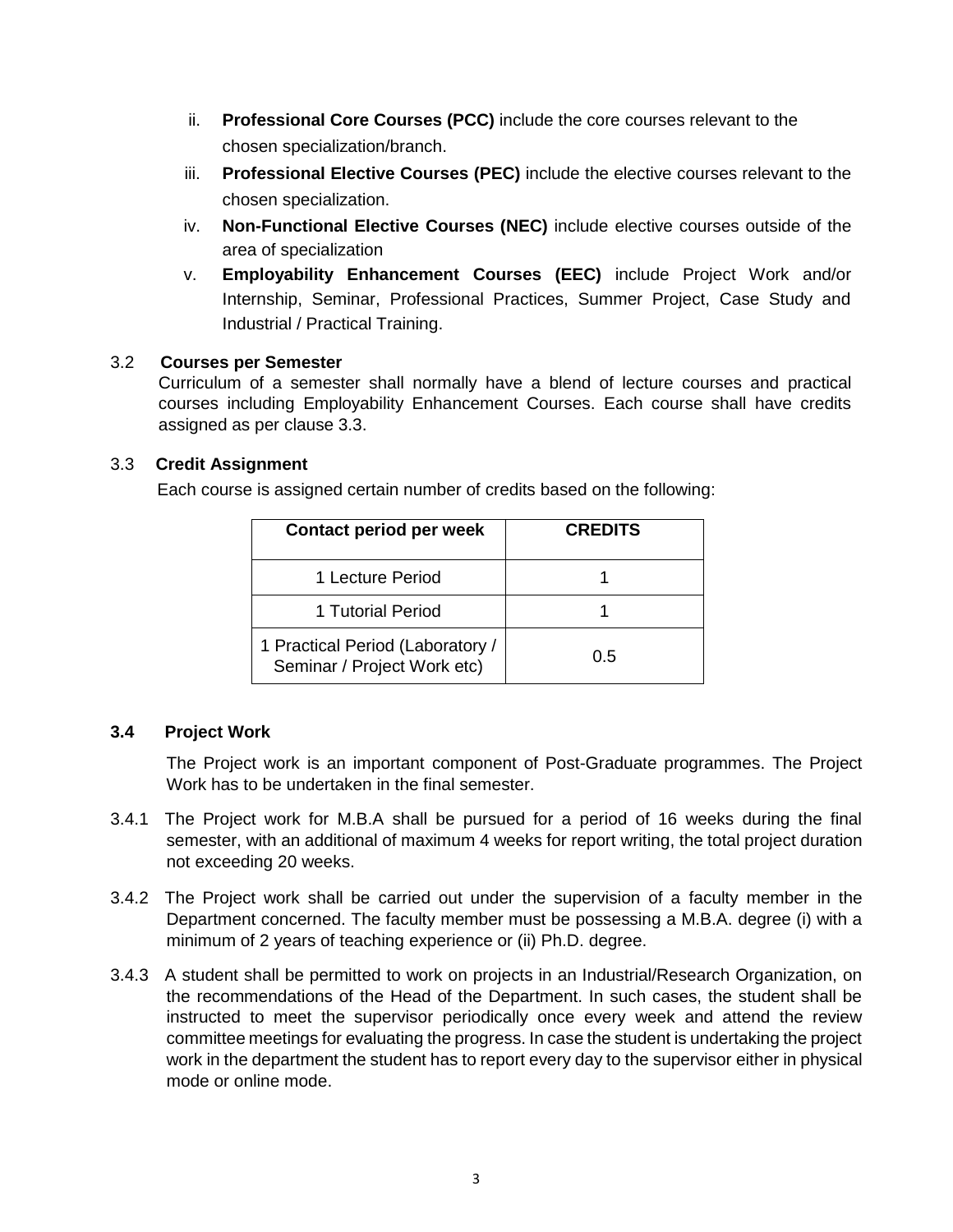- 3.4.4 The review meetings, if necessary, may also be arranged in online mode with prior approval from the Head of the Institution and suitable record of the meetings shall be maintained.
- **3.5** The deadline for submission of final Project Report is 30 calendar days from the last working day of the semester in which project is done.

#### **3.6 Internship**

3.6.1 The students need to undergo Internship for a period of continuous 4 weeks in an organization/ Research organization / Educational institution / industry (after due approval from the Head of the Institution) after the completion of the second semester examination. Students shall get approval from the Head of the Institution and the Certificate of completion of Internship shall be forwarded to CoE.

Attendance Certificate signed by the competent authority of the industry, as per the format provided by Centre for Academic Courses shall be submitted to the Head of the Institution. The attendance certificate shall be forwarded to COE, Anna University by the Head of the Institution for processing results.

| DURATION OF<br><b>INTERNSHIP</b> | <b>CREDITS</b> |
|----------------------------------|----------------|
| 4 Weeks                          |                |

| *1 Week = 40 Internship Hours |
|-------------------------------|
|-------------------------------|

**3.7** Instead of Non-functional elective, the student may be permitted to choose ONE course from other PG programmes with the approval of the Head of the Department offering such courses.

## **3.8 Value Added Courses**

The Students may optionally undergo Value Added Courses (VAC) over and above the topics covered in the curriculum to obtain practical and industry specific knowledge. The credits earned through the Value Added Courses shall be over and above the total credit requirements prescribed in the curriculum for the award of the degree**. One / Two credit courses shall be offered by a Department of an institution with the prior approval from the Head of the Institution and the Centre for Academic courses without any additional fee charged from the students.** The details of the syllabus, time table and course coordinator may be sent to the Centre for Academic Courses at least one month before the course is offered for approval. **Students can take a maximum of two one credit courses / one two credit course** during the entire duration of the Programme.

## **3.9 Online Courses**

Students may be permitted to credit a maximum of two online courses (in his/her chosen area of specialisation) subject to a maximum of six credits, with the approval of the Head of the Institution and the Director, Centre for Academic Courses, in lieu of two professional elective courses. The Head of the Institution shall form a three member committee with members as HOD and a faculty member from the Department of the student, HOD of any other branch of the Institution to ensure that the student has not studied such courses and would not repeat it again as Professional Core/Professional Elective courses. Suitable online courses shall be chosen from the SWAYAM platform.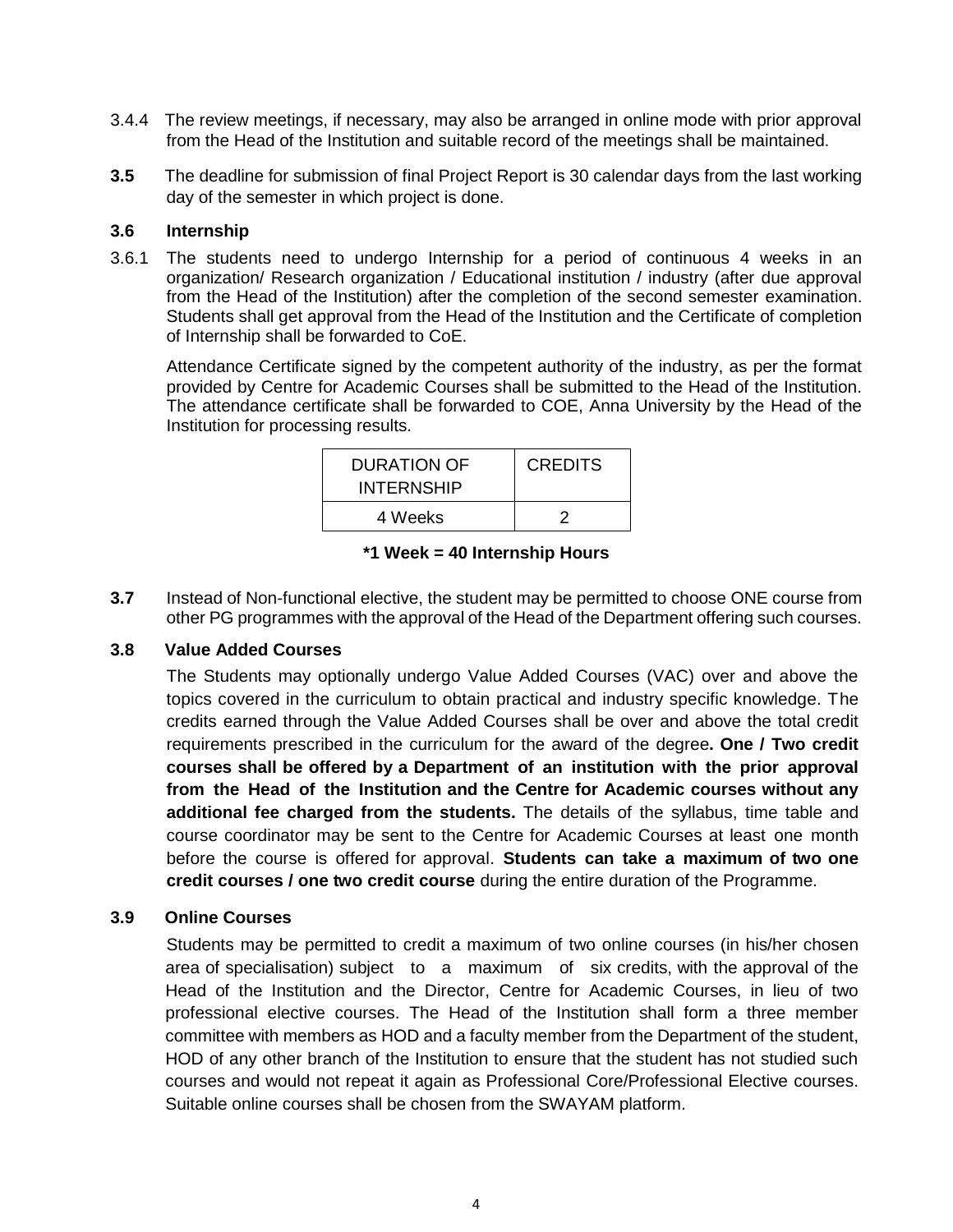**3.10** A student is permitted to register a maximum of two courses in total from clause 3.7 and 3.9.

## **3.11 Medium of Instruction**

The medium of instruction is English for all courses, examinations, seminar presentations and project / thesis / dissertation reports.

# **4 DURATION AND STRUCTURE OF THE PROGRAMMES**

4.1 The minimum and maximum period for completion of the P.G. Programmes are given below:

| <b>Programme</b>   | <b>Min. No. of Semesters</b> | <b>Max. No. of Semesters</b> |
|--------------------|------------------------------|------------------------------|
| M.B.A. (Full Time) |                              |                              |
| M.B.A. (Part Time) |                              |                              |

- 4.2 The Curriculum and Syllabi of the P.G. Programmes shall be approved by the Academic Council of Anna University. The number of Credits to be earned for the successful completion of the programme shall be as specified in the Curriculum of the P.G. Programme.
- 4.3 Each semester shall normally consist of 75 working days or 540 periods of each 50 minutes duration, for full-time mode of study or 250 periods for part-time mode of study. The Head of the Institution shall ensure that every teacher imparts instruction as per the number of periods specified in the syllabus and that the teacher teaches the full content of the specified syllabus for the course being taught. For the purpose of calculation of attendance requirement for writing the end semester examinations (as per clause 10) by students, following method shall be used.

Percentage of Total no. of periods attended in all the courses per semester Attendance = X 100 (No. of periods / week as prescribed in the curriculum) x 15 taken together for all courses of the semester

End Semester Examinations conducted by the University will be scheduled after the last working day of the semester.

4.4 The minimum prescribed credits required for the award of the degree shall be within the limits specified below:

| <b>Programme</b> | <b>Prescribed Credit Range</b> |
|------------------|--------------------------------|
| M R A            | 90-94                          |

# **5. COURSE REGISTRATION**

# **5.1 Flexibility to Drop courses**

5.1.1 A student has to earn the total number of credits specified in the curriculum of the respective Programme of study in order to be eligible to obtain the degree.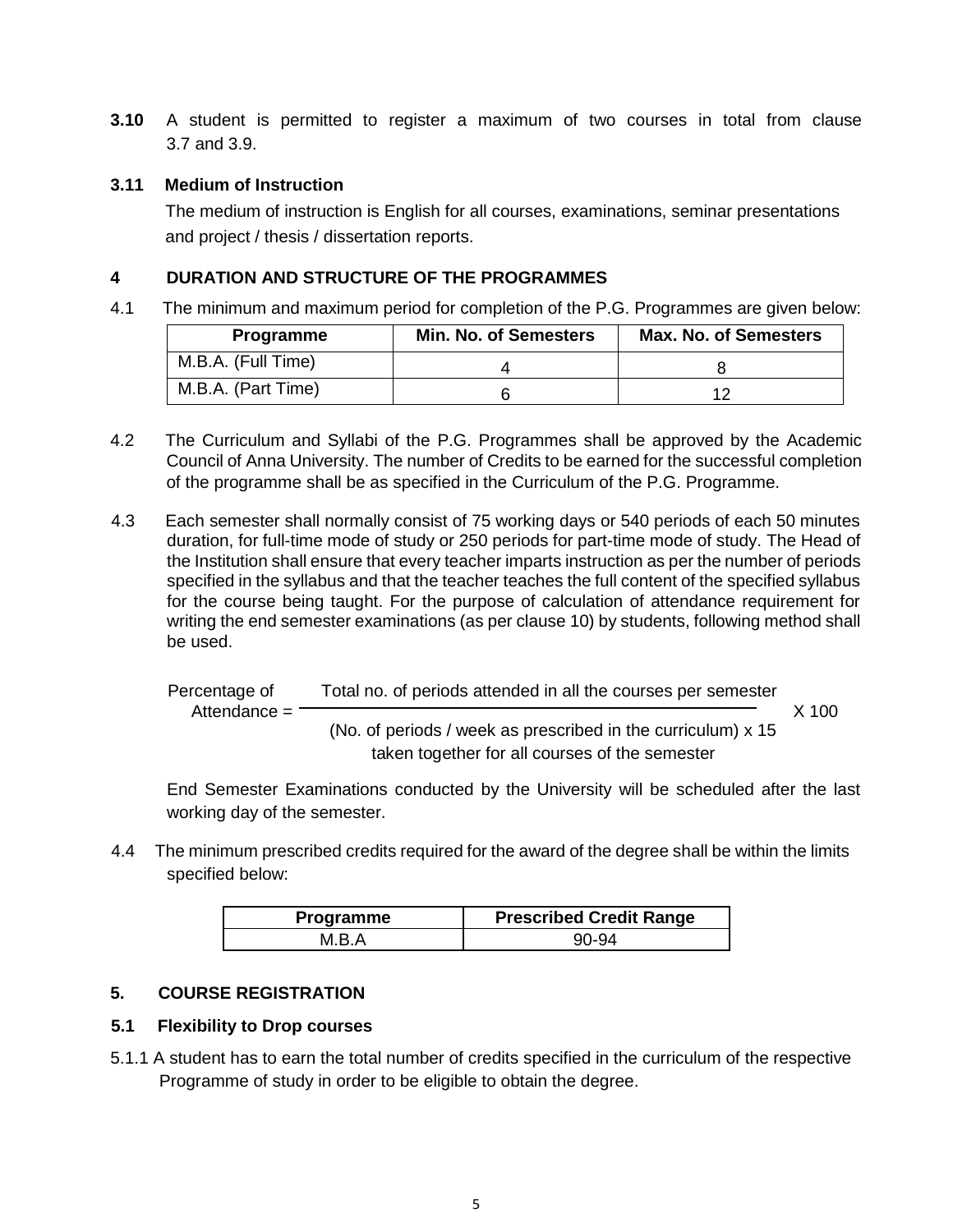- 5.1.2 From the first to pre-final semesters, the student has the option of dropping existing courses in a semester during registration. Total number of credits of such courses cannot exceed 6 for M.B.A (Full Time) programmes and cannot exceed 3 for M.B.A (Part Time) programmes. The student is permitted to drop the course(s) within 30 days of the commencement of the academic schedule.
- 5.2 The Institution is responsible for registering the courses that each student is proposing to undergo in the ensuing semester. Each student has to register for all courses to be undergone in the curriculum of a particular semester (with the facility to drop courses to a maximum of 6 credits (vide clause 5.1)).

The registration details of the candidates may be approved by the Head of the Institution and forwarded to the Controller of Examinations. This registration is for undergoing the course as well as for writing the End Semester Examinations.

## **The courses that a student registers in a particular semester may include**

- i. Courses of the current semester.
- ii. Courses dropped in the lower semesters.

The maximum number of credits that can be registered in a semester is 36. However, this does not include the number of Re-appearance (RA) and Withdrawal (W) courses registered by the student for the appearance of Examination.

# **6 EVALUATION OF PROJECT WORK**

6.1 The evaluation of project work shall be done as per the weightages given in Table

There shall be three assessments (each 100 marks) during the Semester by a review committee. The student shall make presentation on the progress made before the Committee. The Head of the Institution shall constitute the review committee for each programme. The review committee consists of supervisor, expert from the Department and a project coordinator from the Department. If the project coordinator/expert member happens to be the Supervisor then an alternate member shall be nominated.

The total marks obtained in the three assessments shall be reduced to 40 marks and rounded to the nearest integer (as per the Table given below). There will be a vice-voce Examination during End Semester Examinations conducted by a Committee consisting of the supervisor, one internal examiner and one external examiner. The internal examiner and the external examiner shall be appointed by the Controller of Examination. The distribution of marks for the internal assessment and End semester examination is given below:

| <b>Internal Assessment</b><br>(40 Marks)                                    |    | <b>End Semester Examination</b><br>$(60$ Marks $)$          |                      |                                      |                      |                        |
|-----------------------------------------------------------------------------|----|-------------------------------------------------------------|----------------------|--------------------------------------|----------------------|------------------------|
| <b>Review -</b><br><b>Review - I</b><br><b>Review - III</b><br>$\mathbf{I}$ |    | Project<br><b>Report</b><br><b>Submission</b><br>(15 Marks) |                      | Viva - Voce<br>(Rounded to 45 Marks) |                      |                        |
|                                                                             |    |                                                             | External<br>Examiner | Internal<br>Examiner                 | External<br>Examiner | Supervisor<br>Examiner |
| 10                                                                          | 15 | 15                                                          | 15                   | 15                                   | 15                   | 15                     |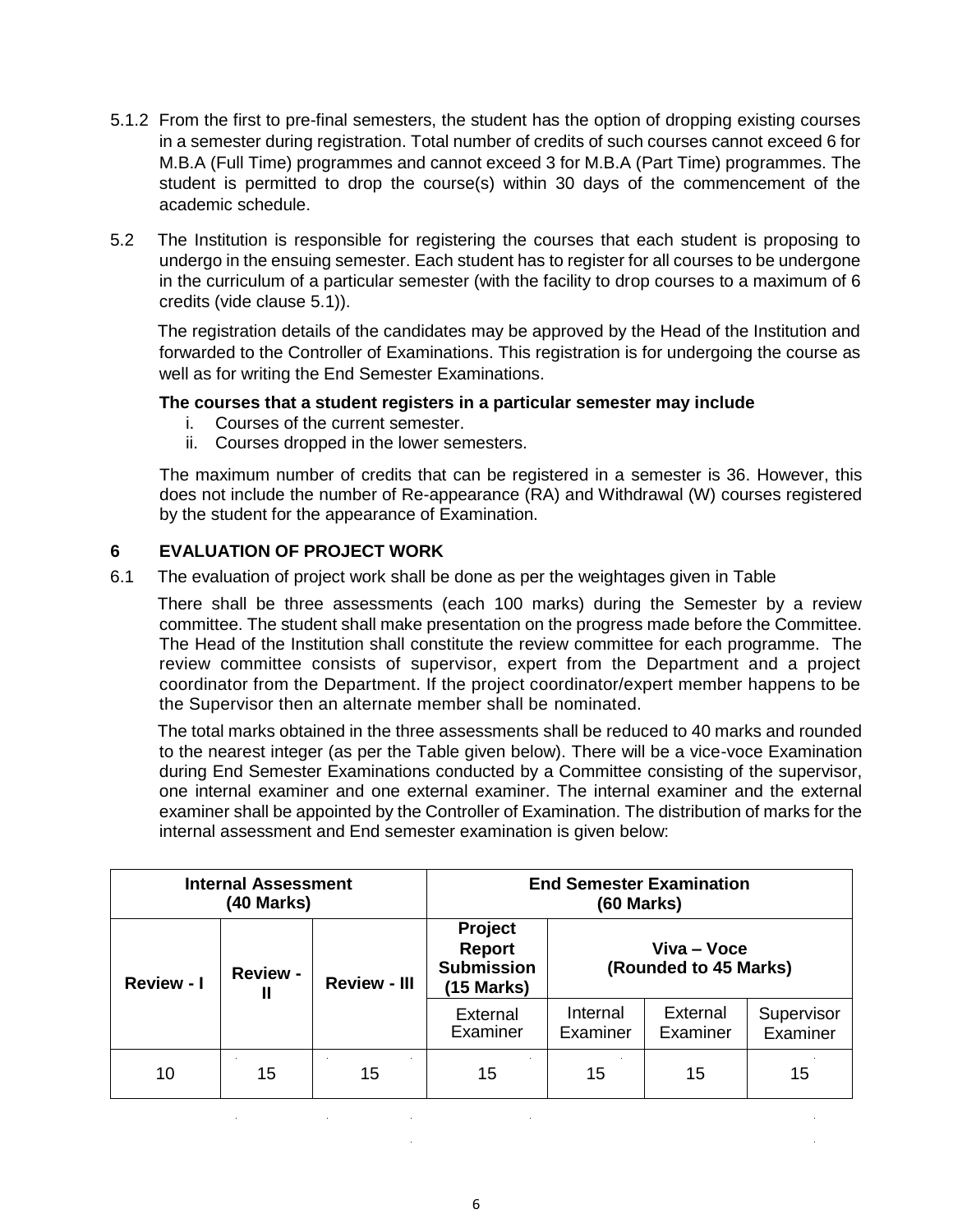- 6.2 The Project Report prepared according to approved guidelines as given by the Director, Centre for Academic Courses and duly signed by the supervisor(s) and the Head of the Department concerned shall be submitted to the Head of the Institution.
- 6.3 If the student fails to obtain 50% of the internal assessment marks in the final project, he/she will not be permitted to submit the project report and has to register for the same in the subsequent semester.

If a student fails to submit the project report on or before the specified deadline, he/she is deemed to have failed in the Project Work and shall register for the same in a subsequent semester.

If a student fails in the end semester examinations of the Final Project work of M.B.A., he/she shall resubmit the Project Report within 30 days from the date of declaration of the results. The resubmission of a project report and subsequent viva-voce examination will be considered as reappearance with payment of exam fee. For this purpose, the same Internal and External examiners shall evaluate the resubmitted report.

If a student has submitted the project report but did not appear for the viva-voce examination it is considered as fail and he/she will be permitted to resubmit the report within 30 days from the declaration of results and permitted for reappearance in viva-voce examination.

- 6.3.1 A copy of the approved Project Report after the successful completion of viva-voce examinations shall be kept in the library of the college / institution.
- 6.3.2 At the end of Summer Internship, the student shall submit an Attendance certificate from the organization where he/she has undergone training and also a brief report. The evaluation for 100 marks will be carried out internally based on this report and a viva-voce Examination will be conducted by a Departmental Committee constituted by the Head of the Institution. The attendance certificate submitted by the students shall be attached to the mark list sent by the Head of the Institution to the Controller of Examination.

# **7 CLASS ADVISOR**

There shall be a class advisor for each class. The class advisor will be one among the (courseinstructors) of the class. He / She will be appointed by the Head of the department concerned. The class advisor is the ex-officio member and the Convener of the class committee. The responsibilities for the class advisor shall be:

- To act as the channel of communication between the HoD and the students of the respective class.
- To collect and maintain various statistical details of students.
- To help the chairperson of the class committee in planning and conduct of the class committee meetings.
- To monitor the academic performance of the students including attendance and to inform the class committee.
- To attend to the students' welfare activities like awards, medals, scholarships and industrial visits.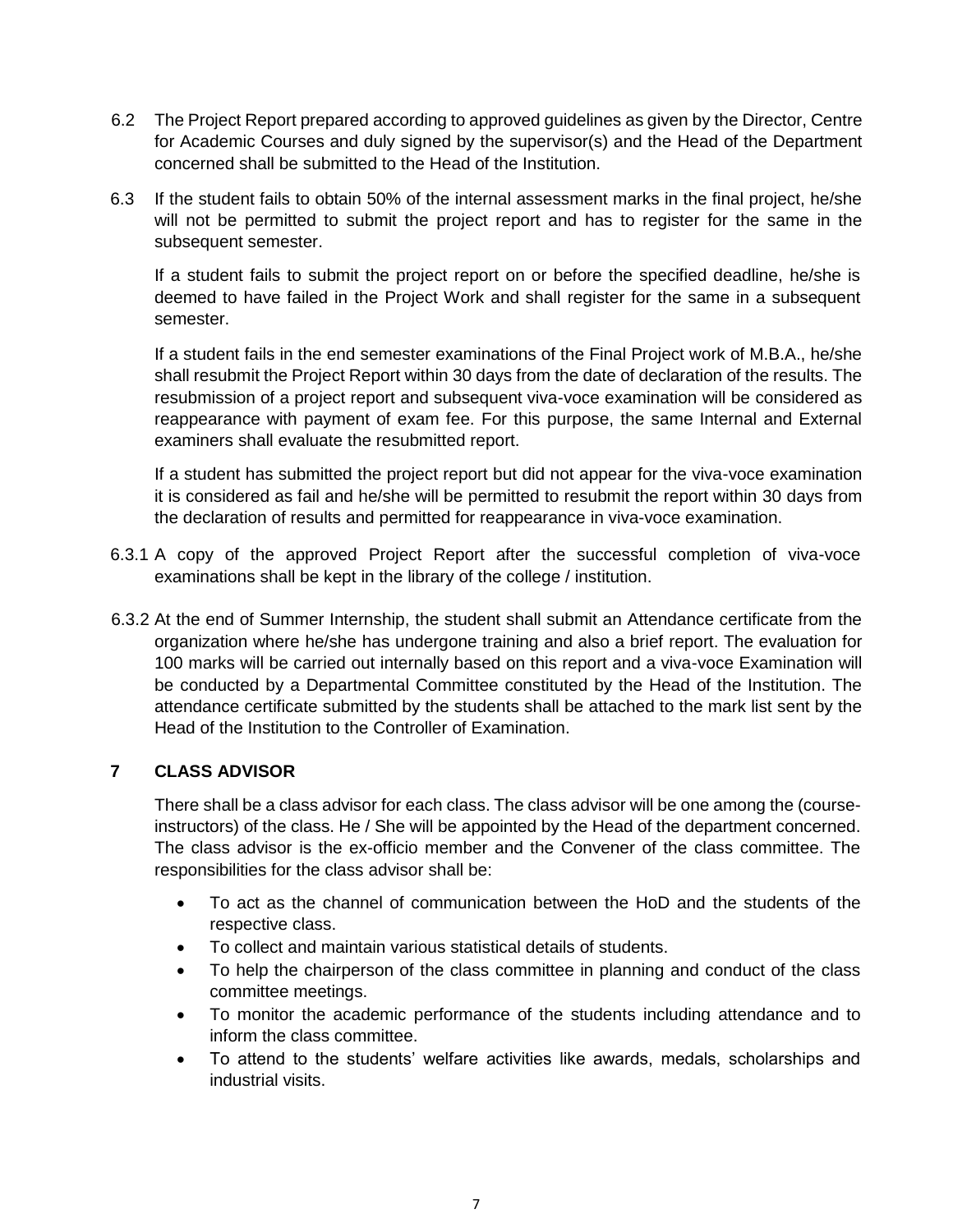# **8 CLASS COMMITTEE**

- 8.1 A Class Committee consists of teachers of the concerned class, student representatives and a chairperson who is not teaching the class. It is like the 'Quality Circle' (more commonly used in industries) with the overall goal of improving the teaching-learning process. The functions of the class committee include:
	- Solving problems experienced by students in the class room and in the laboratories.
	- Clarifying the regulations of the programme and the details of rules therein.
	- Informing the student representatives, the "academic schedule" including the dates of assessments and the syllabus coverage for each assessment period.
	- Informing the student representatives, the details of regulations regarding the weightage used for each assessment. In the case of practical courses (laboratory / project work / seminar etc.) the breakup of marks for each experiment/ exercise/ module of work, should be clearly discussed in the class committee meeting and informed to the students.
	- Analysing the performance of the students of the class after each test and finding the ways and means of improving the performance of the students.
	- Identifying the slow learners, if any, in any specific subject and requesting the teachers concerned to provide some additional help or guidance or coaching to such weak students as frequently as possible.
- 8.2 The class committee for a class under a particular programme is normally constituted by the Head of the Department. However, if the students of different programmes are mixed in a class, the class committee is to be constituted by the Head of the Institution.
- 8.3 The class committee shall be constituted within the first week of each semester.
- 8.4 At least 2 student representatives (usually 1 boy and 1 girl) shall be included in the class committee.
- 8.5 The chairperson of the class committee shall invite the Class adviser(s) and the Head of the Department to the meeting of the class committee.
- 8.6 The Head of the Institution may participate in any class committee of the institution.
- 8.7 The Chairperson of be Class Committee is required to prepare the minutes of every meeting, submit the same to the Head of the Institution within two days of the meeting and arrange to circulate among the concerned students and teachers. If there are some points in the minutes requiring action by the management, the same shall be brought to the notice of the management by the Head of the Institution.
- 8.8 The first meeting of the class committee shall be held within one week from the date of commencement of the semester in order to inform the students about the nature and weightage of assessments within the framework of the Regulations. Two or three subsequent meetings may be held at suitable intervals. During these meetings the student members, representing the entire class, shall meaningfully interact and express the opinions and suggestions of the class students to improve the effectiveness of the teaching-learning process.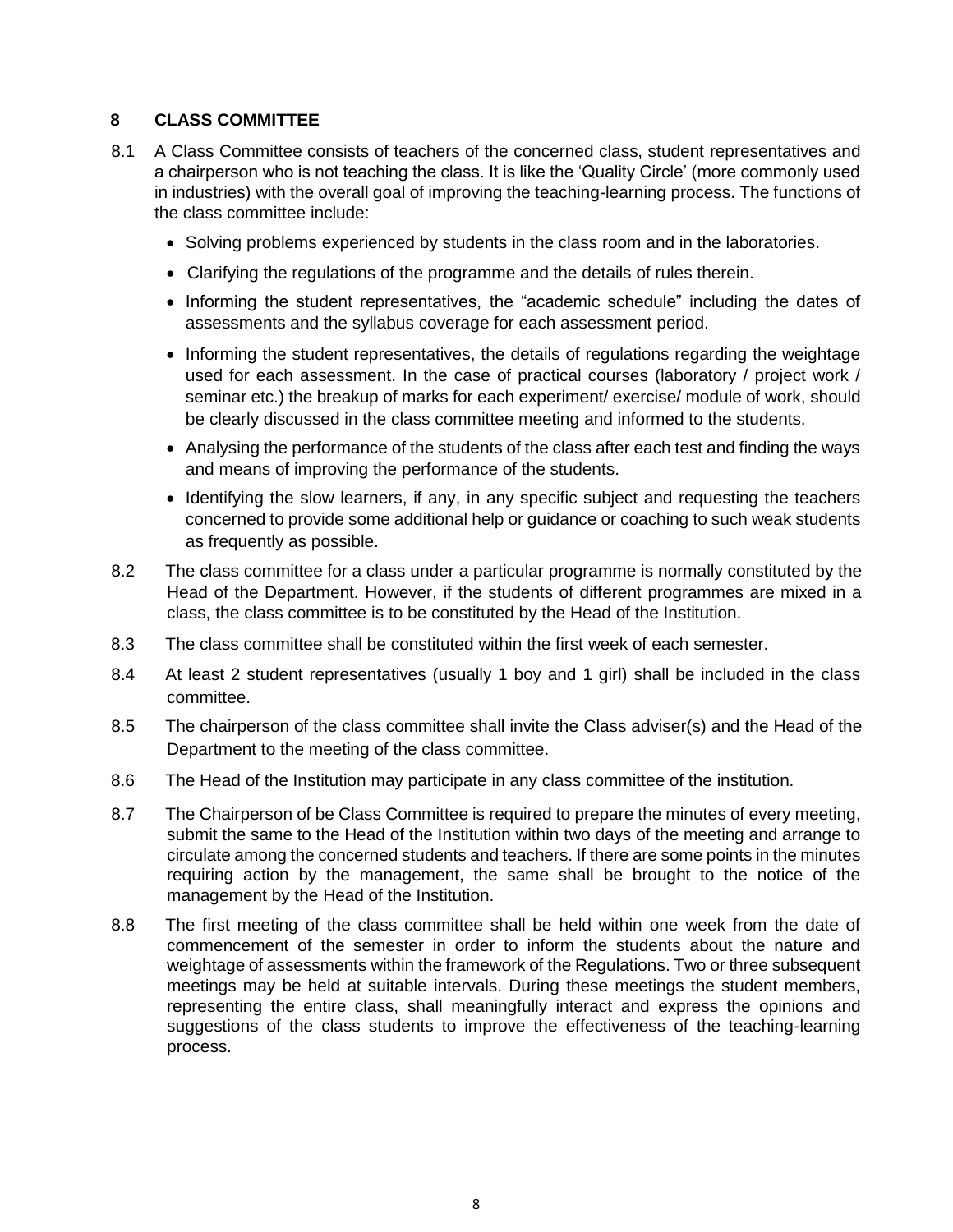## **9 COURSE COMMITTEE FOR COMMON COURSES**

Each common course offered to more than one group of students shall have a "Course Committee" comprising all the teachers teaching the common course with one of them nominated as Course Coordinator. The nomination of the course Coordinator shall be made by the Head of the Department / Head of the Institution depending upon whether all the teachers teaching the common course belong to a single department or to several departments. The 'Course committee' shall meet as often as possible and ensure uniform evaluation of the tests and arrive at a common scheme of evaluation for the tests. Wherever it is feasible, the course committee may also prepare a common question paper for the Assessment Test(s).

# **10 ATTENDANCE REQUIREMENTS FOR COMPLETION OF A SEMESTER**

10.1 A candidate who has fulfilled the following conditions shall be deemed to have satisfied the attendance requirements for completion of a semester.

Ideally every student is expected to attend all classes and earn 100% attendance. However, in order to allow provision for certain unavoidable reasons such as prolonged hospitalization / accident / specific illness the student is expected to earn a minimum of 75% attendance to become eligible to write the End-Semester Examinations.

Therefore, every student shall secure not less than 75% of overall attendance in that semester as per clause 4.3.

- 10.2 However, a candidate who secures overall attendance between 65% and 74% in that current semester due to medical reasons (prolonged hospitalization / accident / specific illness / participation in sports events) may be permitted to appear for the current semester examinations subject to the condition that the candidate shall submit the medical certificate / sports participation certificate to the Head of the Institution. The same shall be forwarded to the Controller of Examinations for record purposes.
- 10.3 Candidates who could secure less than 65% overall attendance and **Candidates who do not satisfy the clauses 10.1 & 10.2** will not be permitted to write the end-semester examination of that current semester and are not permitted to go to next semester. They are required to repeat the incomplete semester in the next academic year.

#### **11 PROCEDURES FOR AWARDING MARKS FOR INTERNAL ASSESSMENT (IA)**

For all theory, laboratory courses, theory courses with laboratory component and project work the continuous assessment shall be awarded as per the procedure given below:

#### **(i) Theory Courses:**

Two assessments each carrying 100 marks shall be conducted during the semester by the Department / College concerned. The total marks obtained in all assessments put together out of 200, shall be proportionately reduced to 40 marks and rounded to the nearest integer (This also implies equal weightage to all the two assessments).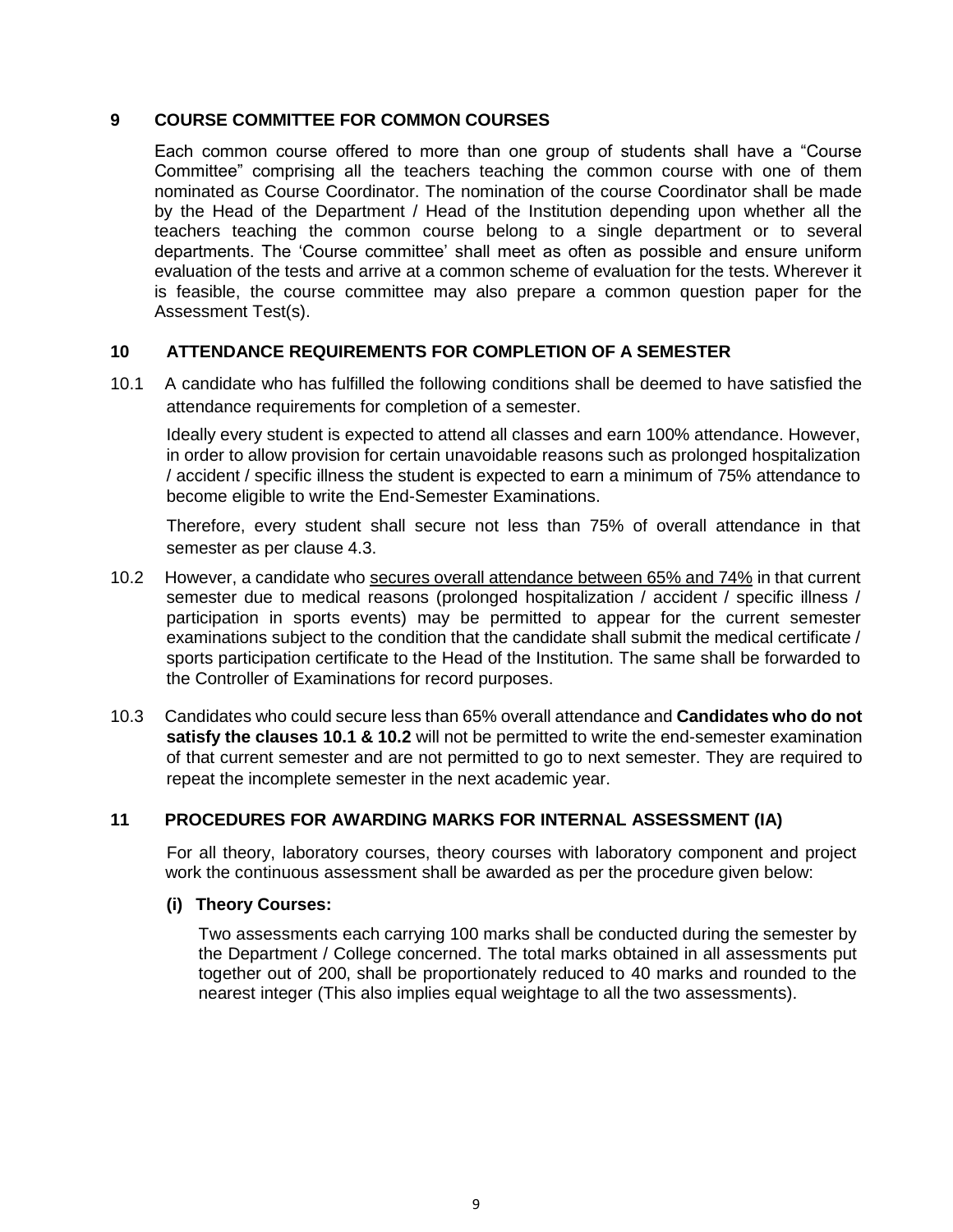| <b>Assessment I (100 Marks)</b><br><b>Assessment II (100 Marks)</b> |                 |                   |                                                    |        |
|---------------------------------------------------------------------|-----------------|-------------------|----------------------------------------------------|--------|
| <b>Assignment</b>                                                   | Written<br>Test | <b>Assignment</b> | Total<br>Internal<br>Written<br>Assessment<br>Test |        |
| 40                                                                  | 60              | 40                | 60                                                 | $200*$ |

Note: Faculty members can choose a common method for evaluating all students under assignment such as case study / seminar / mini project / online certificate courses

\*200 Marks is to be converted into 40 marks for internal Assessment.

Two internal assessments will be conducted as a part of continuous assessment. Each internal assessment is to be conducted for 100 marks and will have to be distributed in two parts viz., Assignment (such as case study/seminar/mini project/online certificate courses) and Written Test with each having a weightage of 40% and 60% respectively. The tests are in written mode. The total internal assessment marks of 200 shall be converted into a maximum of 40 marks and rounded to the nearest integer.

#### **(ii) Laboratory Courses:**

 The maximum marks for Internal Assessment shall be 60 in case of practical courses. Every practical exercise / experiment shall be evaluated based on conduct of experiment / exercise and records to be maintained. There shall be at least one test. The criteria for arriving at the Internal Assessment marks of 60 is as follows: 75 marks shall be awarded for successful completion of all the prescribed experiments done in the Laboratory and 25 marks for the test. The total mark shall be converted into a maximum of 60 marks and rounded to the nearest integer.

## **(iii) Other Employability Enhancement Courses**

## **(a) Evaluation of Seminar**

The Seminar is to be considered as purely INTERNAL (with 100% internal marks only). Every student is expected to present a minimum of 2 seminars per semester before the evaluation committee and for each seminar marks can be equally apportioned. A three member committee appointed by Head of the Institution consisting of course coordinator and two experts from the Department, will evaluate the seminar and at the end of the semester the marks can be consolidated and taken as the final mark. The evaluation shall be based on the seminar paper (40%), presentation (40%) and response to the questions asked during presentation (20%).

## **(b) Evaluation of Summer Internship**

Summer internship will comprise of 4 weeks. The students will be working under a department appointed guide The candidate shall submit an attendance certificate from the organization where he/she has undergone internship and a brief report. The evaluation for 100 marks will be carried out internally based on this report and a Viva-Voce Examination will be conducted by a Departmental Committee constituted by the Head of the Institution. The evaluation will be done as follows:20 marks for evaluation by the guide, 40 marks for the report and 40 marks for the viva voce examination. Certificates submitted by the students along with the report shall be sent by the Head of the Institution to the Controller of Examination.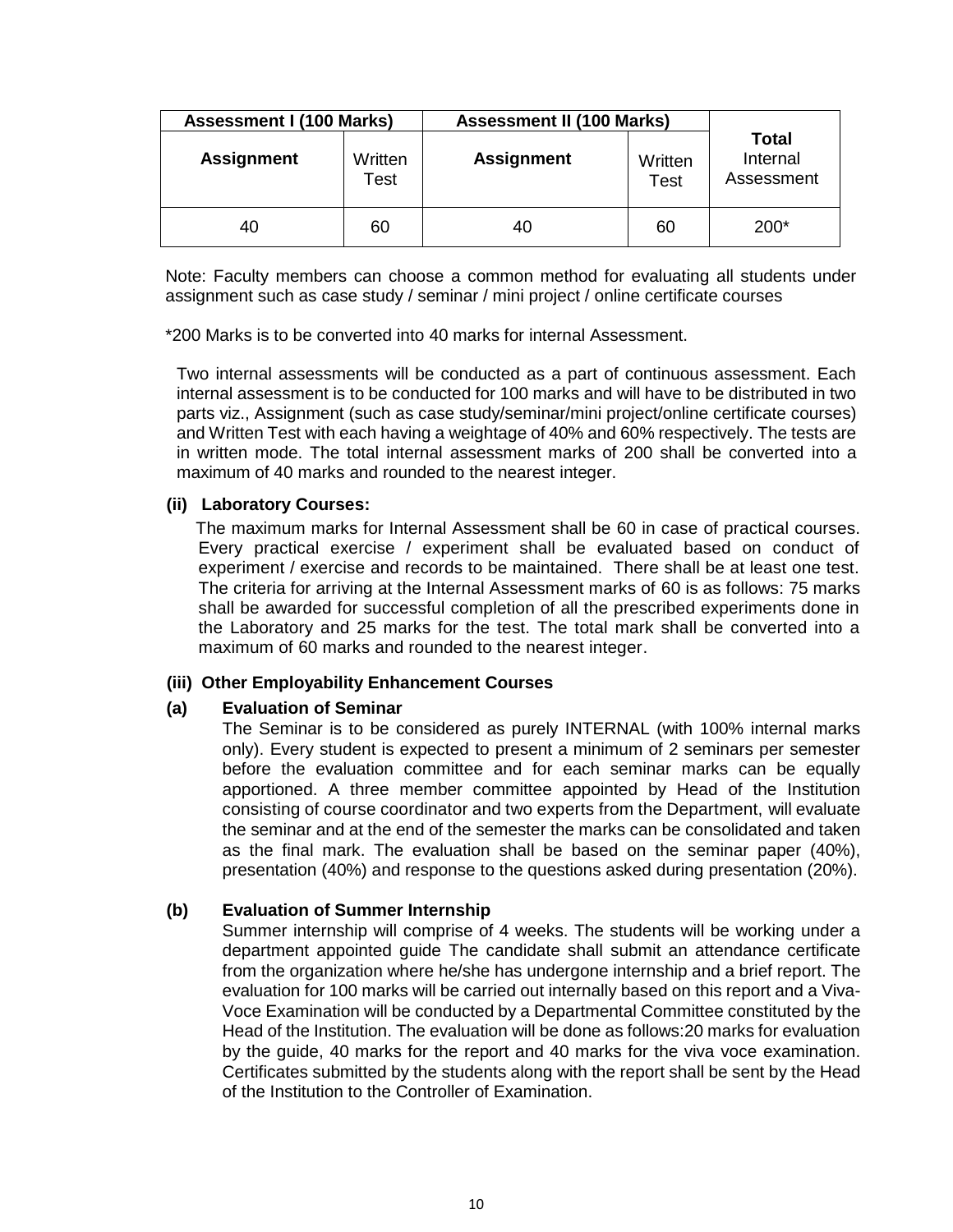## **(c) Evaluation Of Creativity and Innovation Laboratory**

The creativity and innovation laboratory course is an activity-based course with both theoretical and practical content and is to be considered as purely INTERNAL (with 100% internal marks only). Each student is expected to present seminars and to come out with innovative products or services. This will be evaluated by the faculty member(s) handling the course and the consolidated marks can be taken as the final mark. No end semester examination is required for this course

## **11.2 Assessment for Value Added Course**

The one / two credit course shall carry 100 marks and shall be evaluated through **continuous assessments only**. Two Assessments shall be conducted during the semester by the Department concerned. The total marks obtained in the assessments shall be reduced to 100 marks and rounded to the nearest integer. A committee consisting of the Head of the Department, staff handling the course and a senior faculty member nominated by the Head of the Institution shall do the evaluation process. The list of students along with the marks and the grades earned shall be forwarded to the Controller of Examinations for appropriate action at least one month before the commencement of End Semester Examinations. The grades earned by the students for Value Added Courses will be recorded in the Grade Sheet, however the same shall not be considered for the computation of CGPA.

#### 11.3 **Assessment for Online courses**

Students may be permitted to credit two online courses (which are provided with certificate), subject to a maximum of six credits. **The online course of 3 credits can be considered instead of one elective course**. These online courses shall be chosen from the SWAYAM platform, provided the offering organisation conducts regular examination and provides marks. The credits earned shall be transferred and the marks earned shall be converted into grades and transferred, provided the student has passed in the examination as per the norms of the offering organisation. The details regarding online courses taken up by the student and marks/credits earned and the approval for the course from Centre for Academic Courses shall be sent to the Controller of Examinations, Anna University in the subsequent semester(s) along with the details of the elective(s) to be dropped.

- 11.4 Internal marks approved by the Head of the Institution shall be displayed by the respective HODs within 5 days from the last working day.
- 11.5 Every teacher is required to maintain an 'ATTENDANCE AND ASSESSMENT RECORD' which consists of attendance marked in each lecture or practical or project work class, the test marks and the record of class work (topics covered), separately for each course. This should be submitted to the Head of the Department periodically (at least three times in a semester) for checking the syllabus coverage and the records of test marks and attendance. The Head of the department will put his/her signature and date after due verification. At the end of the semester, the record should be verified by the Head of the institution who will keep this document in safe custody (for five years). The University or any inspection team appointed by the University may inspect the records of attendance and assessments of both current and previous semesters.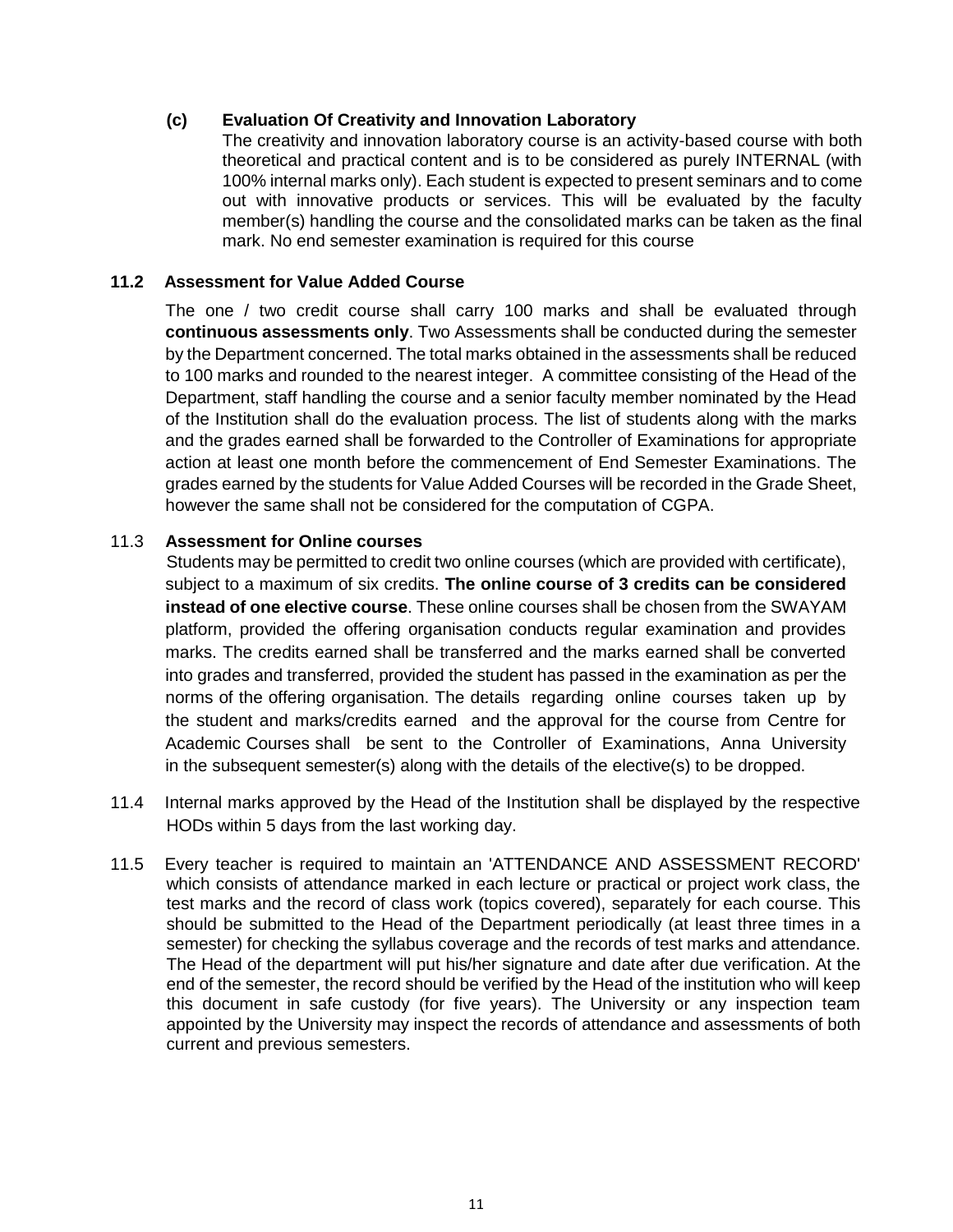## 11.6 **Conduct of Academic Audit by every Institution**

Every educational institution shall strive for a better performance of the students by conducting the internal assessments as mentioned in Clause 11.

In order to ensure the above, Academic Audit is to be done for every course taught during the semester. For the internal assessments conducted for each course as per details provided in Clause 11, the academic records shall be maintained in the form of documentation for the individual assignments / case study report / report of mini project submitted by each student and assessment test question paper and answer script. Report of industrial training / internship shall also be maintained, if applicable. For laboratory courses students' record shall be maintained. Further, the attendance of all students shall be maintained as a record.

The Head of the Institution shall arrange to conduct the Academic Audit for every course in a semester by forming the respective committees with an external course expert as one of the members drawn from a Management / Technical institution of repute near the institute.

The University or any inspection team appointed by the University may verify the records of Academic Audit report of the courses of both current and previous semesters, as and when required.

#### **12 REQUIREMENTS FOR APPEARING FOR SEMESTER EXAMINATION**

- 12.1 A candidate shall normally be permitted to appear for the University examinations of the current semester if he/she has satisfied the semester completion requirements as per clause 10.1 & 10.2 and has registered for examination in all courses of the current semester.
- 12.2 Further, registration is mandatory for all the courses in the current semester as well as for arrear(s) course(s) for the university examinations failing which, the candidate will not be permitted to move to the higher semester.
- 12.3 A student who has passed all the courses prescribed in the curriculum for the award of the degree shall not be permitted to re-enrol to improve his/her marks in a course or the aggregate marks / CGPA.

## **13 UNIVERSITY EXAMINATIONS**

13.1 There shall be an End- Semester Examination of 3 hours duration in each lecture-based course.

The examinations shall ordinarily be conducted between October and December during the odd semesters and between April and June in the even semesters.

For the practical examinations (including project work), both internal and external examiners shall be appointed by the University.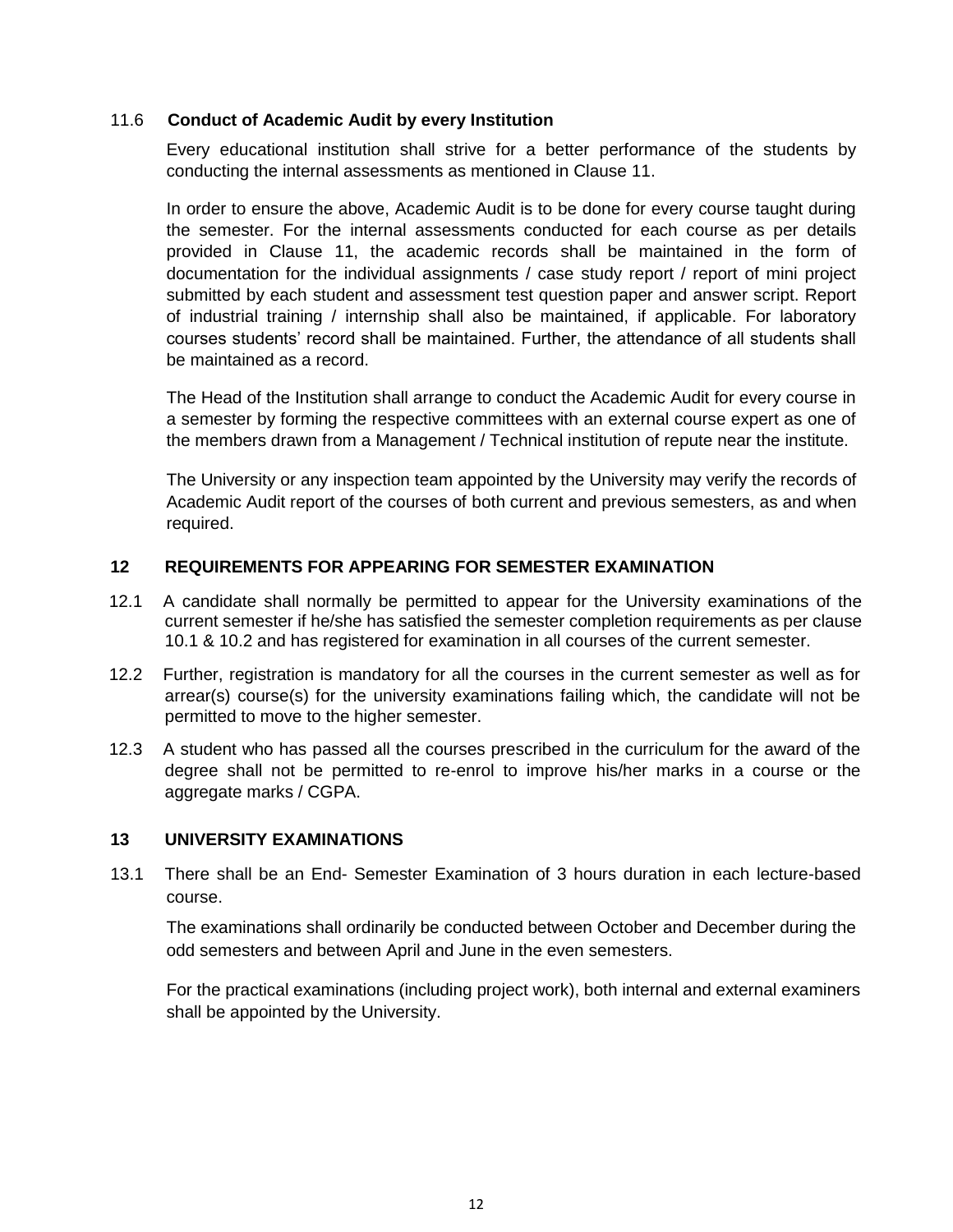## 13.2 **WEIGHTAGE**

The following will be the weightage for different courses:

| i) Lecture or Lecture cum Tutorial based course:                                                                                                                         |      |
|--------------------------------------------------------------------------------------------------------------------------------------------------------------------------|------|
| Internal Assessment                                                                                                                                                      | 40%  |
| <b>End Semester Examination</b>                                                                                                                                          | 60%  |
| ii) Laboratory based courses                                                                                                                                             |      |
| Internal Assessment                                                                                                                                                      | 60%  |
| <b>End Semester Examination</b>                                                                                                                                          | 40%  |
| iii) Project work                                                                                                                                                        |      |
| Internal Assessment<br><b>Evaluation of Project Report</b>                                                                                                               | 40%  |
| by external examiner                                                                                                                                                     | 15%  |
| Viva-Voce Examination                                                                                                                                                    | 45%  |
| Industrial training / Internship/<br>iv)<br>Practical training / Summer<br>project / Seminar<br>All)<br>Employability Enhancement<br><b>Courses except Project Work)</b> |      |
| Internal Assessment                                                                                                                                                      | 100% |

## **14 PASSING REQUIREMENTS**

- 14.1 A student who secures not less than 50% of total marks prescribed for the course [Internal Assessment + End semester University Examinations] with a minimum of 45% of the marks prescribed for the end-semester University Examination, shall be declared to have passed the course and acquired the relevant number of credits. This is applicable for both theory and laboratory courses (including project work).
- 14.2 If a student fails to secure a pass in a theory course (except electives)/ laboratory courses, the student shall register and appear only for the end semester examination in the subsequent semester. In such case, the internal assessment marks obtained by the student in the first appearance shall be retained and considered valid for all subsequent attempts till the student secures a pass. However, from the third attempt onwards if a student fails to obtain pass marks (IA + End Semester Examination) as per clause 14.1, then the student shall be declared to have passed the examination if he/she secures a minimum of 50% marks prescribed for the university end semester examinations alone.
- 14.3 If the course, in which the student has failed, is a professional elective or an open elective, the student may be permitted to complete the same course**.** In such case, the internal assessment marks obtained by the candidate in the first appearance shall be retained and considered valid for all subsequent attempts till the candidate secures a pass. However, from the third attempt onwards if a candidate fails to obtain pass marks (IA + End Semester Examination) as per clause 14.1, then the candidate shall be declared to have passed the examination if he/she secure a minimum of 50% marks prescribed for the university end semester examinations alone.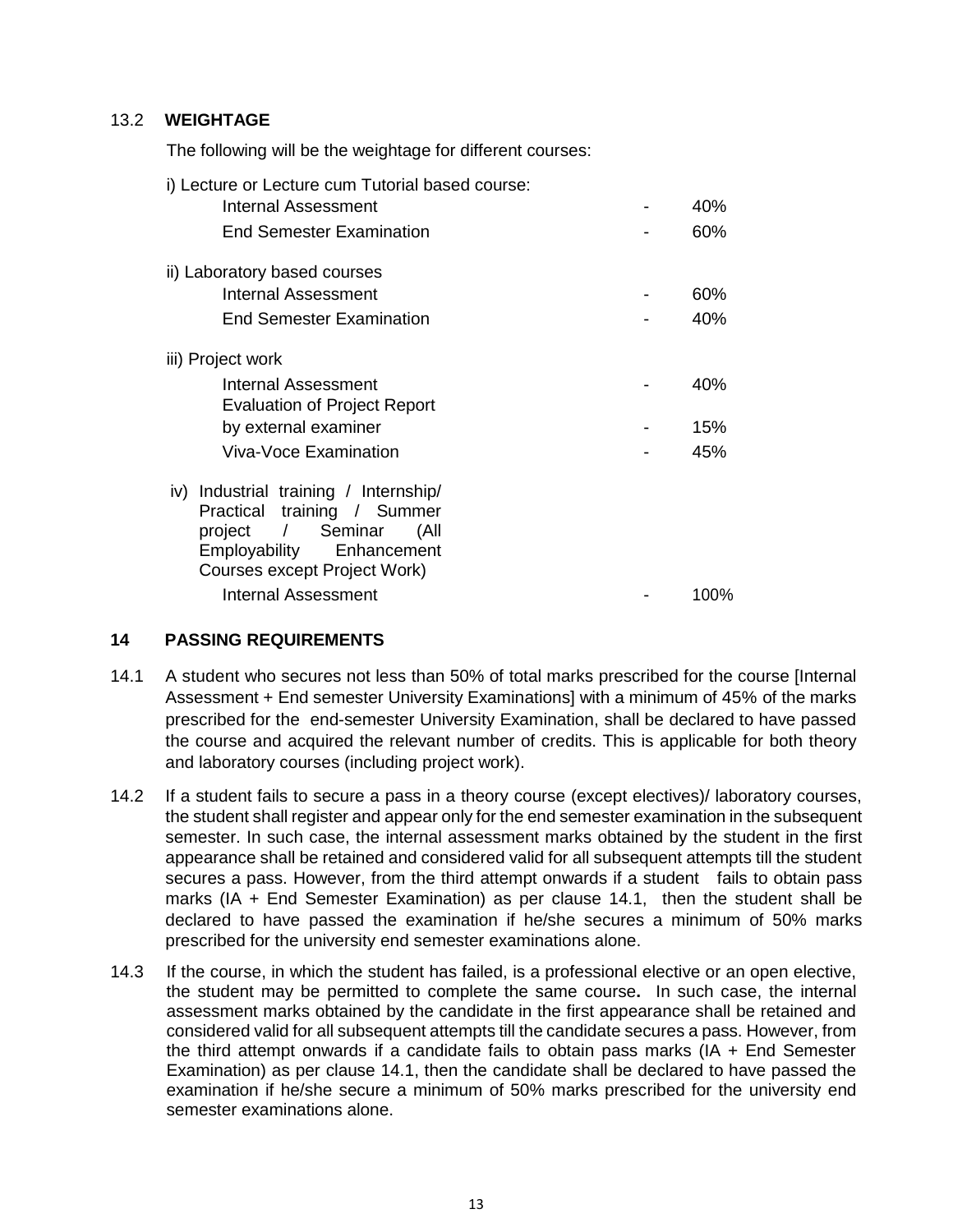If any other professional elective or open elective course is opted by the student, the previous registration is cancelled and henceforth it is to be considered as a new professional elective or open elective course. The student has to register and attend the classes, earn the continuous assessment marks, fulfill the attendance requirements as per Clause 10 and appear for the end semester examination.

- 14.4 If a student is absent during the viva voce examination, it would be considered as fail. If a student fails to secure a pass in project work even after availing clause (6.3), **the student shall register** for the course again.
- 14.5 The passing requirement for the courses which are assessed only through purely internal assessment (EEC courses except project work), is 50% of the internal assessment marks only.
- 14.6 A student can apply for revaluation of his/her semester examination answer paper in a theory course as per the guidelines of COE, on payment of a prescribed fee along with prescribed application to the COE through the Head of the Institution. The COE will arrange for the revaluation and the results will be intimated to the student concerned through the Head of the Institution. Revaluation is not permitted for laboratory course and EEC courses.

## **15 AWARD OF LETTER GRADES**

15.1 The award of letter grades will be decided using relative grading principle. The performance of a student will be reported using letter grades, each carrying certain points as detailed below:

| <b>Letter Grade</b>         | <b>Grade Points</b> |
|-----------------------------|---------------------|
| (Outstanding)               | 10                  |
| $A + (Excellent)$           | 9                   |
| A (Very Good)               | ឧ                   |
| $B + (Good)$                |                     |
| (Average)<br>в              | 6                   |
| (Satisfactory)<br>C         | 5                   |
| RA (Re-appearance)          |                     |
| SA (Shortage of Attendance) |                     |
| W (Withdrawal)              |                     |

A student is deemed to have passed and acquired the corresponding credits in a particular course if he/she obtains any one of the following grades: "O", "A+", "A", "B+", "B","C".

**'SA'** denotes shortage of attendance(as per clause 10.3) and hence prevention from writing the end semester examinations. **'SA'** will appear only in the result sheet.

**"RA"** denotes that the student has failed to pass in that course. "**W**" denotes **withdrawal**  from the examination of the particular course. The grades RA and W will figure both in Grade Sheet as well as in Result Sheet. In both cases, the student has to appear for the End Semester Examinations as per the Regulations.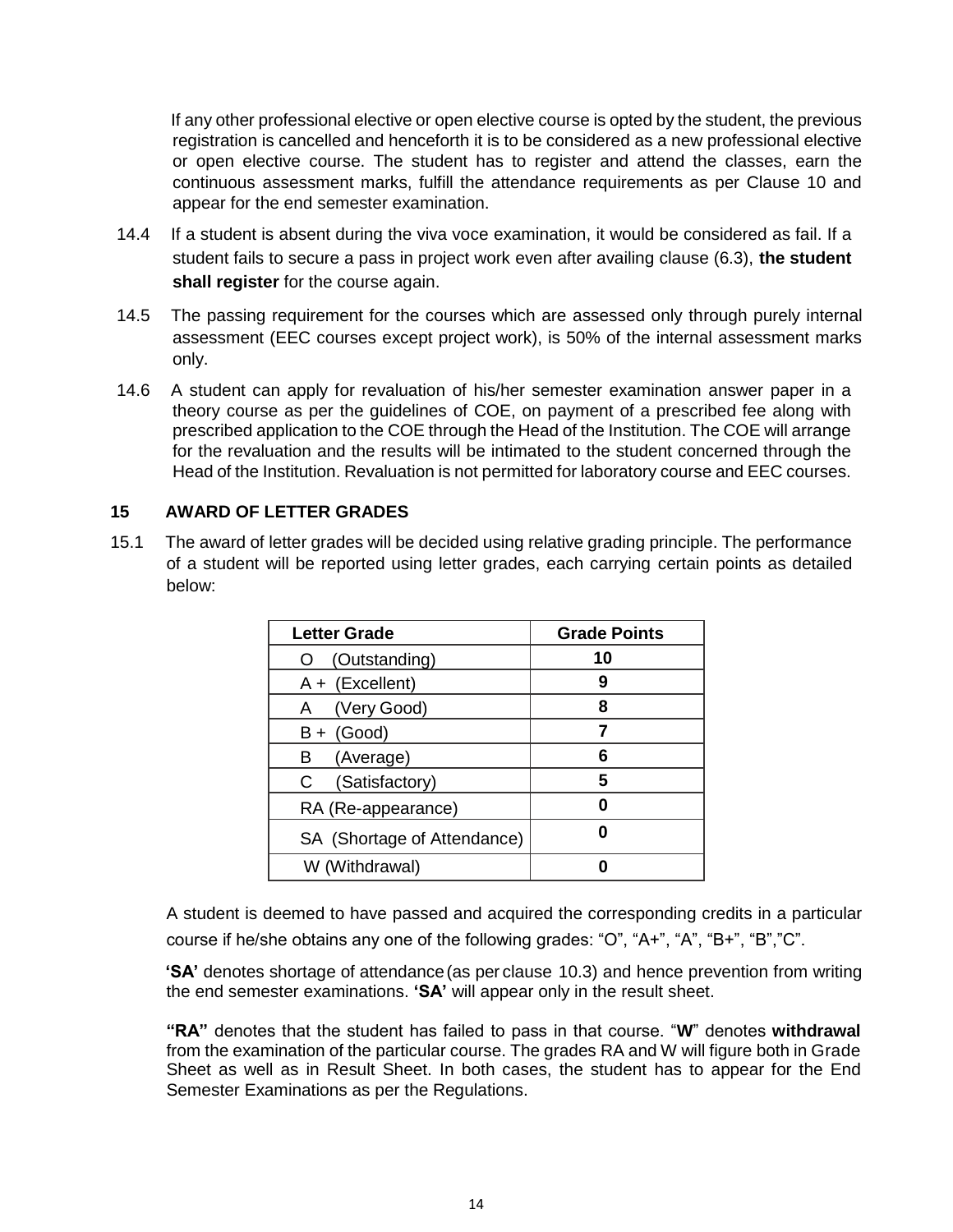If the grade RA is given to **Theory Courses**/ **Laboratory Courses it is not required to satisfy the** attendance requirements (vide clause 10), but has to appear for the end semester examination and fulfil the norms specified in clause 14 to earn a pass in the respective courses. If the grade RA is given to **Project work,** the course has to be registered again and attendance requirement (vide clause 10) should be satisfied.

If the grade RA is given to **EEC course (except project work), which are evaluated only through internal assessment,** the student shall register for the course again in the subsequent semester fullfill the norms as specified in Clause 14 to earn pass in the course. However, attendance requirement need not be satisfied.

- **15.2** The grades O, A+, A, B+, B, C obtained for the one/two credit courses (not part of curriculum) under the title **'Value Added Courses' and 'internship/industrial training' (if not part of curriculum)** shall figure in the Grade Sheet. For these courses if the grades obtained are RA, SA then it shall **not figure in the Grade Sheet.**
- **15.3** For the students who complete the Audit Course satisfying attendance requirement, the title of the Audit Course will be mentioned in the Grade Sheet. If the attendance requirement is not satisfied, it will not be shown in the **Grade Sheet.**

## **15.4 GRADE SHEET**

After results are declared, Grade Sheets will be issued to each student which will contain the following details:

- The college in which the candidate has studied.
- The list of courses enrolled during the semester and the grades scored.
- The Grade Point Average (GPA) for the semester and
- The Cumulative Grade Point Average (CGPA) of all courses enrolled from first semester onwards.

GPA for a semester is the ratio of the sum of the products of the number of credits acquired for courses and the corresponding points to the sum of the number of credits acquired for the courses in the semester. CGPA will be calculated in a similar manner, considering all the courses registered from first semester. RA grades will be excluded for calculating GPA and CGPA.

$$
GPA / CGPA = \begin{array}{c} n \\ \sum_{i=1}^{n} C_i GP_i \\ \vdots \\ \sum_{i=1}^{n} C_i \end{array}
$$

where

**C<sup>i</sup>** is the number of credits assigned to the course

**GP**<sup>i</sup>is the Grade point corresponding to the grade obtained for each Course **n** is number of all Courses successfully cleared during the particular semester in the case of GPA and during all the semesters in the case of **CGPA.**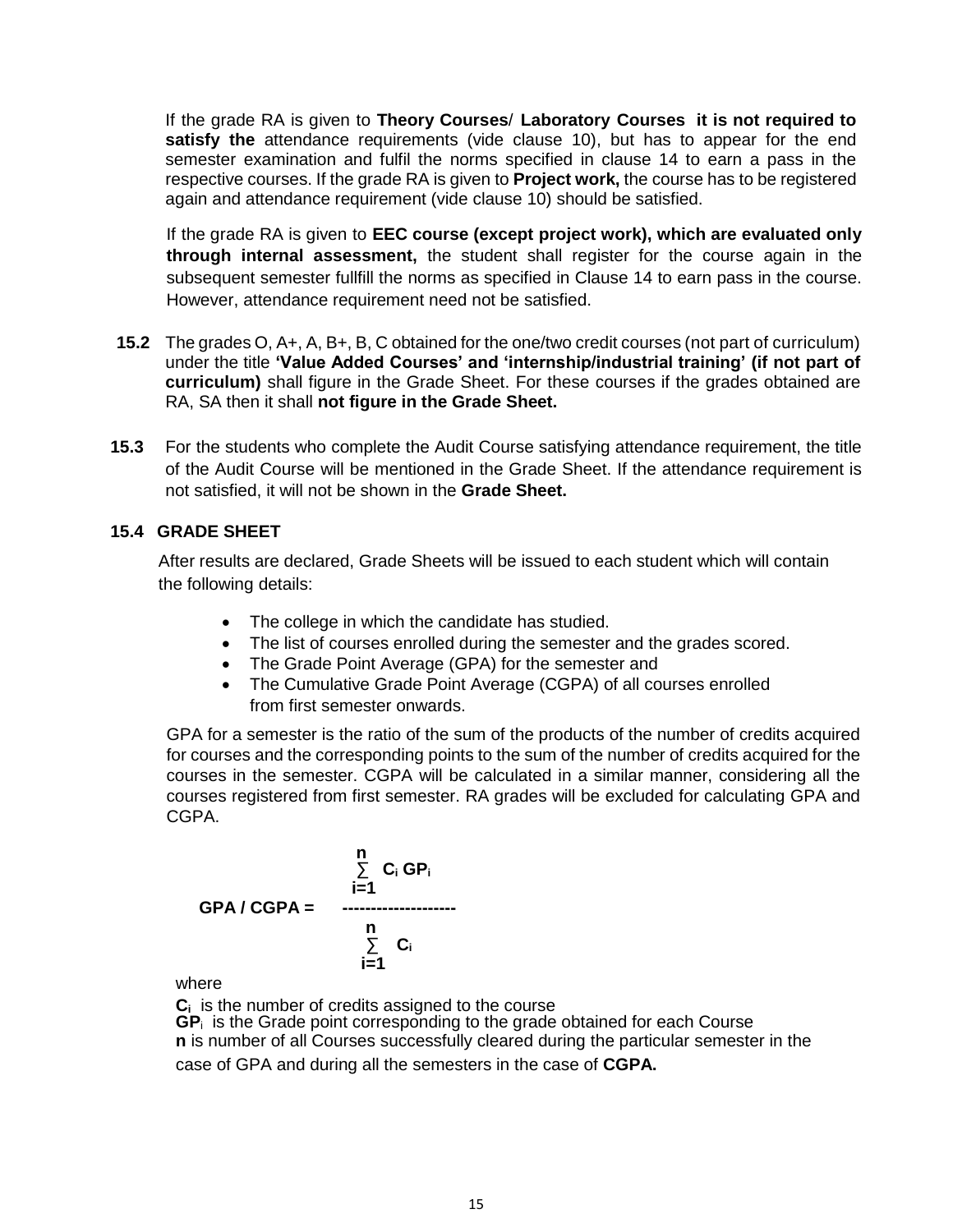# **16 ELIGIBILITY FOR THE AWARD OF THE DEGREE**

- 16.1 A student shall be declared to be eligible for the award of the M.B.A. provided the student has
	- i. Successfully gained the required number of total credits as specified in the curriculum corresponding to the student's programme within the stipulated time.

#### ii. **a. M.B.A. (Full Time)**

Successfully completed the course requirements, appeared for the End-Semester examinations and passed all the subjects prescribed in all the 4 semesters within a maximum period of 4 years reckoned from the commencement of the first semester to which the candidate was admitted

## **b. M.B.A. (Part Time)**

Successfully completed the course requirements, appeared for the End-Semester examinations and passed all the subjects prescribed in all the 6 semesters within a maximum period of 6 years reckoned from the commencement of the first semester to which the candidate was admitted.

- iii. Successfully passed any additional courses prescribed by the Director, Centre for Academic Courses whenever readmitted under regulations other than R-2021 (vide clause **19.3**)
- iv. No disciplinary action pending against the student.
- v. The award of Degree must have been approved by the Syndicate of the University.

## **17 CLASSIFICATION OF THE DEGREE AWARDED**

## 17.1 **FIRST CLASS WITH DISTINCTION:**

A Student who satisfies the following conditions shall be declared to have passed the examination in **First class with Distinction**:

## **M.B.A.(Full Time)**

- Should have passed the examination in all the courses of all the four semesters in the student's First Appearance within **three** years, which includes authorised break of study of one year (if availed). Withdrawal from examination (vide Clause 18) will not be considered as an appearance.
- Should have secured a CGPA of not less than **8.50.**
- Should NOT have been prevented from writing end Semester examination due to lack of attendance in any of the courses.

## **M.B.A. (Part Time)**

- Should have passed the examination in all the courses of all the six semesters in the student's First Appearance within **four** years, which includes authorised break of study of one year (if availed). Withdrawal from examination (vide Clause 18) will not be considered as an appearance.
- Should have secured a CGPA of not less than **8.50.**
- Should NOT have been prevented from writing end Semester examination due to lack of attendance in any of the courses.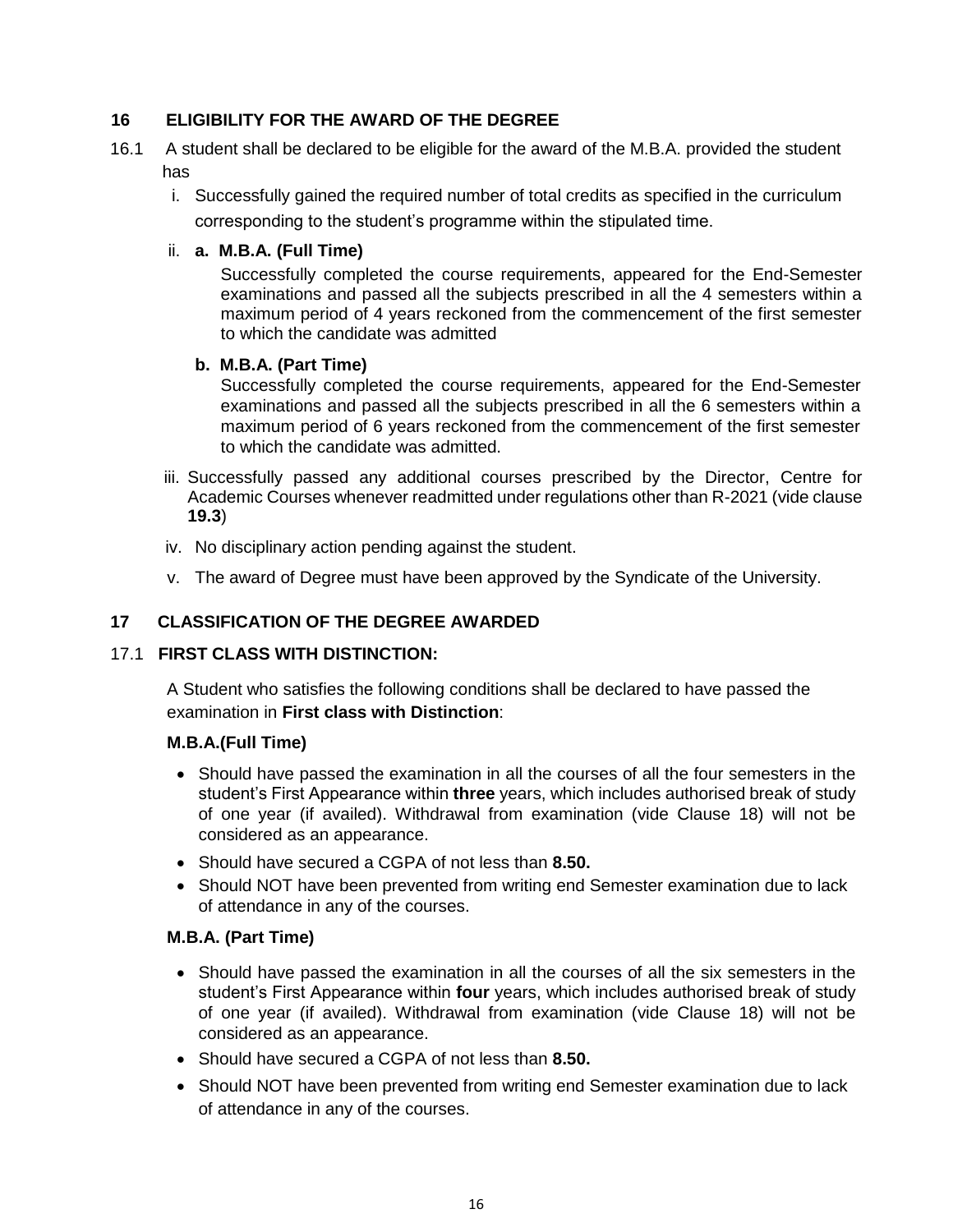# 17.2 **FIRST CLASS:**

A student who satisfies the following conditions shall be declared to have passed the examination in **First class**:

## **M.B.A. (Full Time)**

- Should have passed the examination in all the courses of all four semesters **within three years,** which includes one year of authorized break of study (if availed) or prevention from writing the End Semester Examination due to lack of attendance (if applicable).
- Should have secured a CGPA of not less than 6.50.

## **M.B.A. (Part Time)**

- Should have passed the examination in all the courses of all six semesters **within four years** , which includes one year of authorized break of study (if availed) or prevention from writing the End Semester Examination due to lack of attendance (if applicable).
- Should have secured a CGPA of not less than 6.50**.**

## 17.3 **SECOND CLASS:**

All other students (not covered in clauses 17.1 and 17.2) who qualify for the award of the degree **(**vide Clause 16.1) shall be declared to have passed the examination in **Second Class**.

17.4 A student who is absent in End Semester Examination in a course / project work after having registered for the same shall be considered to have appeared in that examination (except approved withdrawal from end semester examinations as per clause 18) for the purpose of classification.

## 17.5 **Photocopy** / **Revaluation**

A student can apply for photocopy of his/her semester examination answer paper in a theory course, as per the guidelines of COE on payment of a prescribed fee through proper application to the Controller of Examinations through the Head of Institutions. The answer script is to be valued and justified by a faculty member, who handled the subject and recommend for revaluation with breakup of marks for each question. Based on the recommendation, the student can register for the revaluation through proper application to the Controller of Examinations. The Controller of Examinations will arrange for the revaluation and the results will be intimated to the student concerned through the Head of the Institutions. Revaluation is not permitted for practical courses and for EEC courses.

A student can apply for revaluation of answer scripts for not exceeding 5 subjects at a time.

## 17.6 **Review**

Candidates not satisfied with Revaluation can apply for Review of his/ her examination answer paper in a theory course, within the prescribed date on payment of a prescribed fee through proper application to Controller of Examinations through the Head of the Institution.

Candidates applying for Revaluation only are eligible to apply for Review.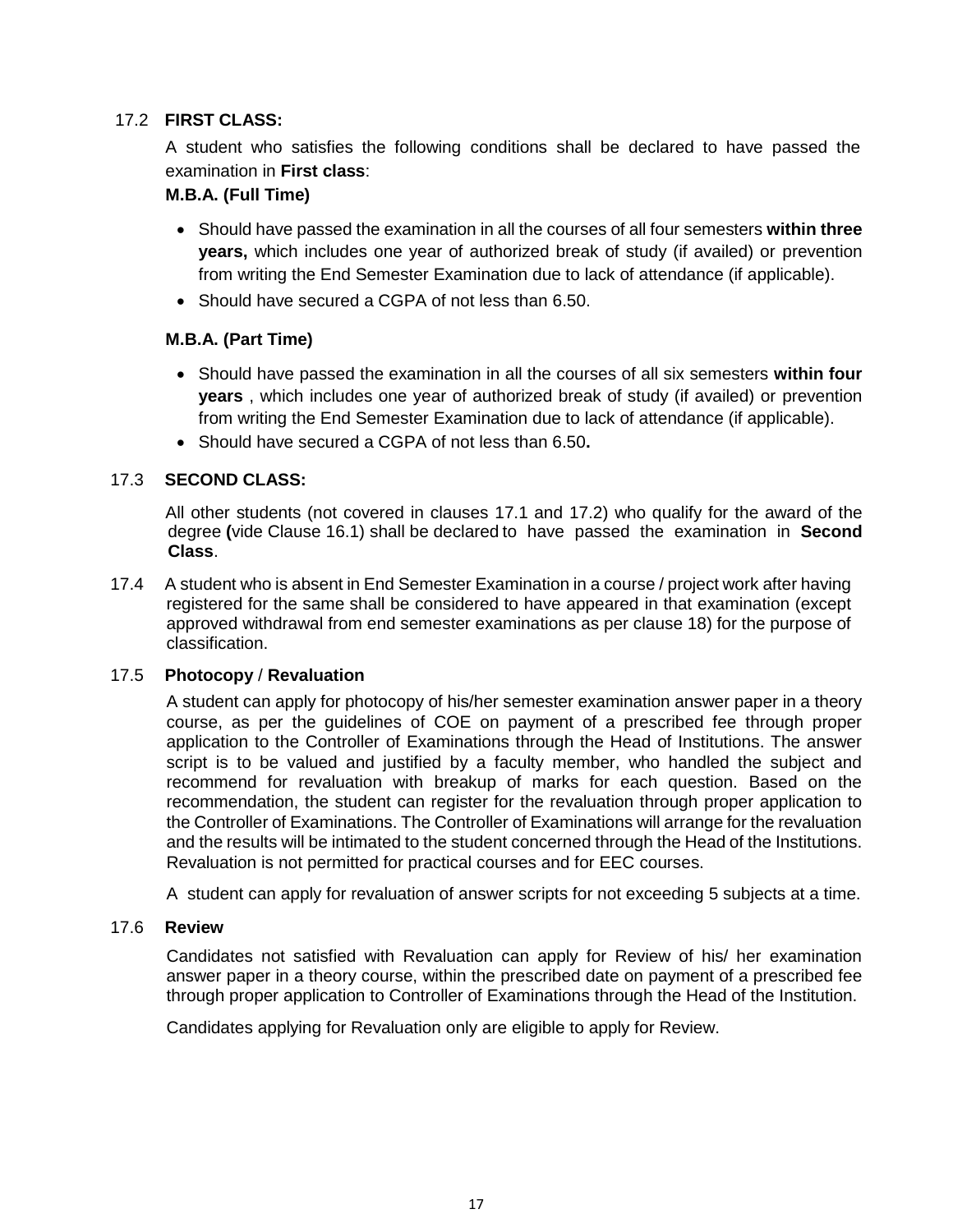## **18 PROVISIONS FOR WITHDRAWAL FROM EXAMINATION:**

- 18.1 A student may, for valid reasons, (medically unfit / unexpected family situations / sports approved by Head of the Institution) be granted permission to withdraw from appearing for the End Semester Examination in any course or courses in **ANY ONE** of the semester examinations during the entire duration of the degree programme. The application shall be sent to COE through the Head of the Institutions with required documents.
- 18.2 Withdrawal application is valid if the student is otherwise eligible to write the examination (Clause 10) and if it is made within TEN days after the date of the examination(s) in that course or courses and recommended by the Head of the Institution and approved by the Controller of Examinations. For a student to withdraw from a course / courses, he/she should have registered for the course, fulfilled the attendance requirements (vide clause 10) and earned continuous assessment marks.
- 18.2.1 Notwithstanding the requirement of mandatory 10 days notice, applications for withdrawal for special cases under extraordinary conditions will be considered on the merit of the case.
- 18.3 In case of withdrawal from a course / courses, it will figure both in Marks Sheet as well as in Result Sheet. However, withdrawal shall not be considered as an appearance for the eligibility of a student for First Class with Distinction.
- 18.4 If a student withdraws from writing end semester examinations for a course or courses, he/she shall register for the same in the subsequent semester and write the end semester examination(s).
- 18.5 If a student applies for withdrawal from Project work, he/she will be permitted only after the submission of project report before the deadline. However, the candidate may appear for the viva voce examination within 30 days after the declaration of results and the same is not considered as reappearance.
- 18.6 Withdrawal is permitted for the end semester examinations in the final semester, as per clause 17.1.

# **19 AUTHORIZED BREAK OF STUDY FROM A PROGRAMME**

- 19.1 A student is permitted to avail authorised break of study for a maximum period of one year in a single spell.
- 19.2 Break of Study shall be granted only once for valid reasons for a maximum of one year during the entire period of study of the degree programme. However, in extraordinary situation the student may apply for additional break of study not exceeding another one year. If a student intends to temporarily discontinue the programme in the middle of the semester for valid reasons, and to rejoin the programme in a subsequent year, permission may be granted based on the merits of the case provided he / she applies to the Director, Student Affairs in advance, but not later than the last date for registering for the end semester examination of the semester in question, through the Head of the Institution stating the reasons therefore and the probable date of rejoining the programme.
- 19.3 The students permitted to rejoin the programme after break of study / prevention due to lack of attendance, shall be governed by the Curriculum and Regulations in force at the time of rejoining. The students rejoining in new regulations shall register for additional courses, if any, as notified by the Centre for Academic Courses under change of regulations. These courses may be from any of the semesters of the curriculum in force, so as to bridge the